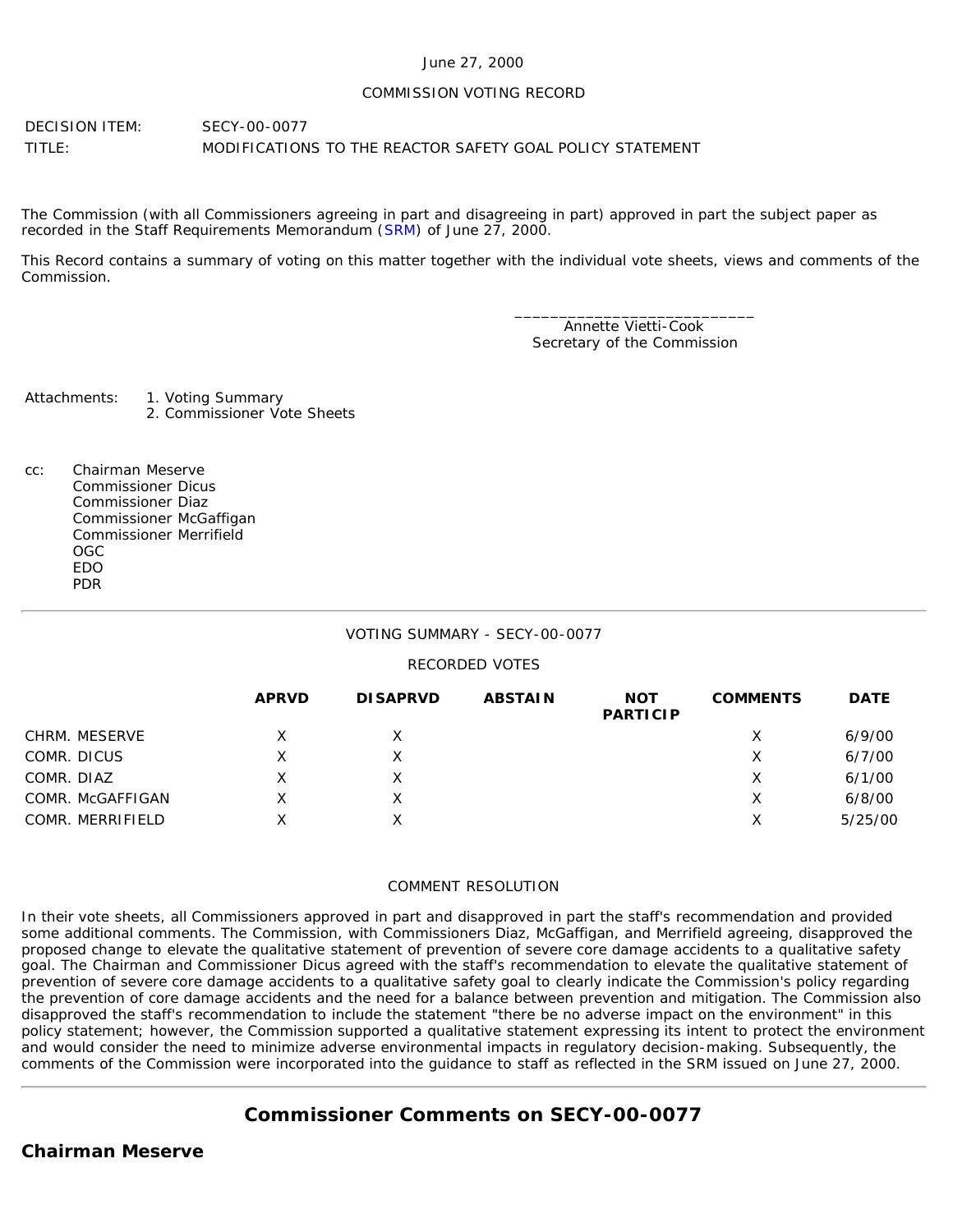I approve in part and disapprove in part the staff's proposal to modify the Reactor Safety Goal Policy Statement (SGPS) as recommended in SECY-00-0077. The specific recommendations in Items 1 - 9 in "Discussion of Potential Changes Under Consideration" in the SECY are discussed below.

1. Changes to reflect current policy, including plant-specific usage of safety goals and definition of "how safe is safe enough."

The staff proposes incorporating the basic guidance from SRM/SECY-89-102 that the SGPS establishes a level of safety that is "safe enough." The staff further proposes incorporating the "aspirational" guidance from the same SRM that the staff should strive for a level of risk consistent with the safety goals when developing new regulations. *I approve the staff's recommendation*.

2. Subsidiary objectives, including elevation of core damage frequency as a fundamental goal.

The staff proposes elevating the qualitative "objective" in the SGPS, of "providing reasonable assurance...that a severe core damage accident will not occur at a U.S. nuclear power plant" to a qualitative "goal." At first examination, this change may appear to accomplish very little, since "goal" and "objective" are often considered to be synonymous. However, in the context of the SGPS, there is an implied hierarchy that imputes a higher status to a "goal" than to an "objective." The staff's rationale for the change is that the "safety goals" in the SGPS deal with life and health risks to individuals and society, but there is no "safety goal" that addresses the Commission's policy regarding the prevention of core damage accidents and the need for a balance between prevention and mitigation. Elevating this policy objective to a goal could also be seen as reinforcing the strategic plan performance measure of "zero reactor accidents." In a previous letter (May 1998), the ACRS had recommended elevation of core damage frequency as a fundamental goal, although that recommendation reflected use of the quantitative value of  $1 \times 10^{-4}$  as the goal.

The prevention of accidents is one of the NRC's "goals" as a practical matter; however, the NRC's mission and strategic goals address only protection of public health and safety and the environment, not reactor safety *per se*, which is seen as a licensee responsibility. Elevation of the "objective" to a "goal" could be inappropriately construed as shifting emphasis to the protection of property rather than public health. Nonetheless, if appropriately worded, I believe that the modified SGPS would be an appropriate reflection of the emphasis that the Commission places on accident prevention, as well as mitigation. *I therefore approve the staff's recommendation*.

The staff does not favor use of the quantitative core damage frequency as a "fundamental goal" as previously recommended by the ACRS, citing the possibility of establishing a more restrictive goal than the quantitative health objectives (QHOs). I agree with the staff's position on this issue, though for a different reason. Despite the advances in PRA methodology over the past several years, I am mindful of the uncertainties in the absolute values of core damage frequencies generated by PRAs, and I believe that such numbers can be manipulated by subtle changes in assumptions. There may be a temptation to treat such numerical values as limits, leading to efforts to "tweak" models to gain compliance. However, the staff does recommend maintaining the 10<sup>-4</sup> value as a subsidiary quantitative objective, which is, as a practical matter, the way in which the value is currently used in risk-informed regulatory decision-making. Thus, *I approve the staff's recommendation*.

3. Treatment of uncertainty.

The original SGPS discusses uncertainties in qualitative terms. The staff recommends incorporating language consistent with Regulatory Guide 1.174 (An Approach for Using Probabilistic Risk Assessment in Risk-Informing Decisions on Plant-Specific Changes to the Licensing Basis) on the consideration of uncertainties, including parameter uncertainties, model uncertainties, and completeness uncertainties, representative of the state of the art. This does not change the scope or the intent of the SGPS, but does make it consistent with current regulatory guidance and practice. *I approve the staff's recommendation*.

4. Defense-in-depth.

Defense-in-depth has been, and continues to be, one of the fundamental principles embraced by the NRC in its consideration of plant safety. Although it is not a regulatory requirement, as such, the guiding principle is reflected in many of our regulations and associated guidance documents. There has been considerable discussion, particularly between the staff and the ACRS, about how to interpret defense-in-depth in a risk-informed regulatory environment. While there is a range of opinions on this issue, I believe there is general agreement that defense-in-depth is a valuable concept. The White Paper on Risk-Informed and Performance-Based Regulation ties defense-in-depth to the uncertainties in risk assessment. The staff recommends extracting the guidance in this regard from the White Paper and incorporating it into the modified SGPS. The staff's approach provides a direct, albeit qualitative, linkage between defense-in-depth and the process of risk-informed regulation. *I therefore approve the staff's recommendation*.

5. Safety goal structure and adequate protection considerations.

The definition of adequate protection has been an ongoing issue for many years. The Congress, the GAO, the CSIS, and the ACRS have, at one time or another, all indicated that a more precise definition of adequate protection would promote a more transparent, objective regulatory process. The ACRS has gone further in proposing a possible structure of such a definition, in terms of a "three region" approach, using quantitative values of a goal and an upper limit. Risks that exceed the upper limit would be subject to immediate corrective action; risk below the goal would require no action (or conversely, actions that would result in risks not exceeding the goal could be allowed to proceed); risks between the two numerical values would be subject to review, considering the costs and benefits of reducing the risk.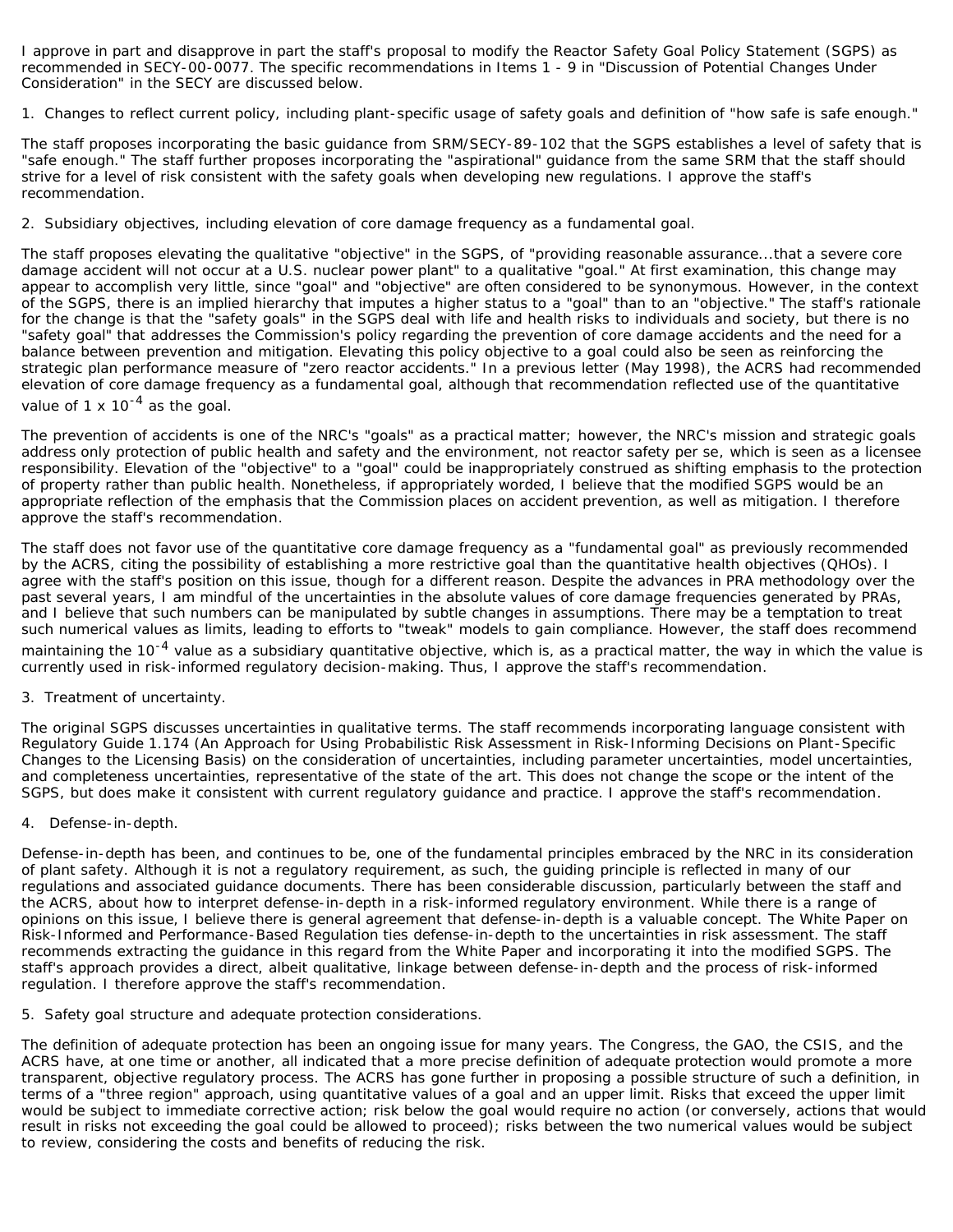The Commission has been reluctant to develop a more specific definition of adequate protection (which would presumably have a quantitative basis), arguing that existing regulations (e.g., the Backfit Rule) and regulatory guidance provide a sufficient basis for making regulatory judgments regarding adequate protection. In its **SRM on SECY-99-191**, the Commission indicated that further definition of adequate protection should be undertaken only after experience had been gained with risk-informed regulation. Accordingly, the staff recommends no change to the SGPS in this area. *While I agree with the staff's discussion in SECY-00-0077, I believe that there would be value in modifying the SGPS to acknowledge explicitly that regulatory guidance on adequate protection is included in the NRC's regulations and supporting documentation. Thus, I disapprove the staff's recommendation. The staff should develop a statement to add to the modified SGPS to address this point*.

6. General performance guideline for frequency of a large release of radioactive material.

The original SGPS directed the staff to evaluate a quideline of 1 x  $10^{-6}$  per reactor year for large release of radioactive material. After several years of work on this issue, the staff finally came to the conclusion that this frequency was likely more restrictive than the QHOs, and could not be technically justified. This effort was terminated, with Commission approval, in 1993. Work to define a "large release" was similarly terminated.

In the White Paper on Risk-Informed and Performance Based Regulation, the Commission defined "large early release frequency (LERF)" as "the frequency of those accidents leading to significant, unmitigated releases from containment in a time-frame prior to effective evacuation of the close-in population such that there is a potential for early health effects." The staff and the ACRS have also concluded that a value for LERF of 1 x 10<sup>-5</sup> would be consistent with QHO for early fatalities; this is the value used in staff guidance documents. The staff therefore recommends modifying the SGPS to remove the performance guideline and to incorporate a subsidiary objective (similar to CDF) for LERF of 1 x 10<sup>-5</sup>. The staff's reasons for the change are: (1) it would be consistent with current regulatory practice; and (2) it eliminates the need to look at Level 3 PRA (environment dispersal) calculations, which are inherently more uncertain than evaluating containment response. *I approve the staff's proposed changes. The modifications would provide a practical, risk-informed guideline on large early release, and would reflect current regulatory practice*.

#### 7. Societal risk.

The original SGPS addresses societal risk through a QHO that the risk of cancer fatalities as a result of nuclear power plant operations to the population near a plant should not exceed 0.1 percent of the sum of cancer fatality risks from all other causes. "Near the plant" was defined as within 10 miles of the plant site. The staff points out that there is an apparent disparity between the 10-mile value and the value of 50 miles that is used when performing regulatory analyses under the Backfit Rule. The staff therefore addresses the question of whether these the SGPS and the Regulatory Analysis Guidelines should be consistent. The staff's recommendation is to continue the current practice of using 10 miles for the QHO and 50 miles for regulatory analyses. The staff's explanation is that these two issues are fundamentally different, and that the use of two different mileage values is not inconsistent, but reflective of the different objectives. In regulatory analyses, the objective is usually to evaluate person-rem averted by a regulatory change, while the QHO in the SGPS is based on the societal risks from accidents. Moreover, the current approach is more protective of the public than moving to a common value. *I approve the staff's recommendation to retain the 10-mile zone in the SGPS and the 50-mile zone for regulatory analyses*.

8. Land contamination and societal impact.

The current SGPS does not include a goal or objective relating to environment protection at the same level as the objectives for protecting public health. The staff considers in this paper whether such a goal should be added, and ultimately concludes that a specific high-level objective in this area is not warranted. The staff's primary argument is that current analytical tools for evaluating environmental effects (i.e., land contamination) have significant weaknesses that limit predictions of these impacts (and associated health effects). The staff recommends that a qualitative statement to the effect that there should be no adverse impact on the environment should be added, consistent with the NRC's strategic plan.

I agree that Level 3 PRA analyses have significant uncertainties associated with them. However, I believe that the staff's recommended change is flawed in two ways. First, protection of the environment is a fundamental part of the NRC's mission, not just part of the strategic plan. Second, a statement that there should be "no adverse environmental impact" is inconsistent with the concepts of risk and adequate protection, since adverse impacts cannot always be completely eliminated. *Thus, I disapprove the staff's recommendation*. The staff should develop different language for this item. It is not necessary that it be stated as a "safety goal" as such, but the language should reflect environmental protection as part of the NRC's mission statement, rather than the strategic plan, and indicate the NRC will consider the need to minimize adverse environmental impacts in its regulatory decision-making, consistent with its mission to provide reasonable assurance of adequate protection of the environment.

#### 9. Temporary changes in risk.

The current SGPS does not address temporary changes in risk, as a result of maintenance, equipment failures, etc. The staff notes that this issue is primarily one of implementation, and does not really rise to the policy level, particularly since these risks are controlled by regulations (maintenance rule), license conditions (technical specifications), and so forth. The staff recommends no changes to the SGPS in this area. *I approve the staff's recommendation*.

#### **ACRS Letter**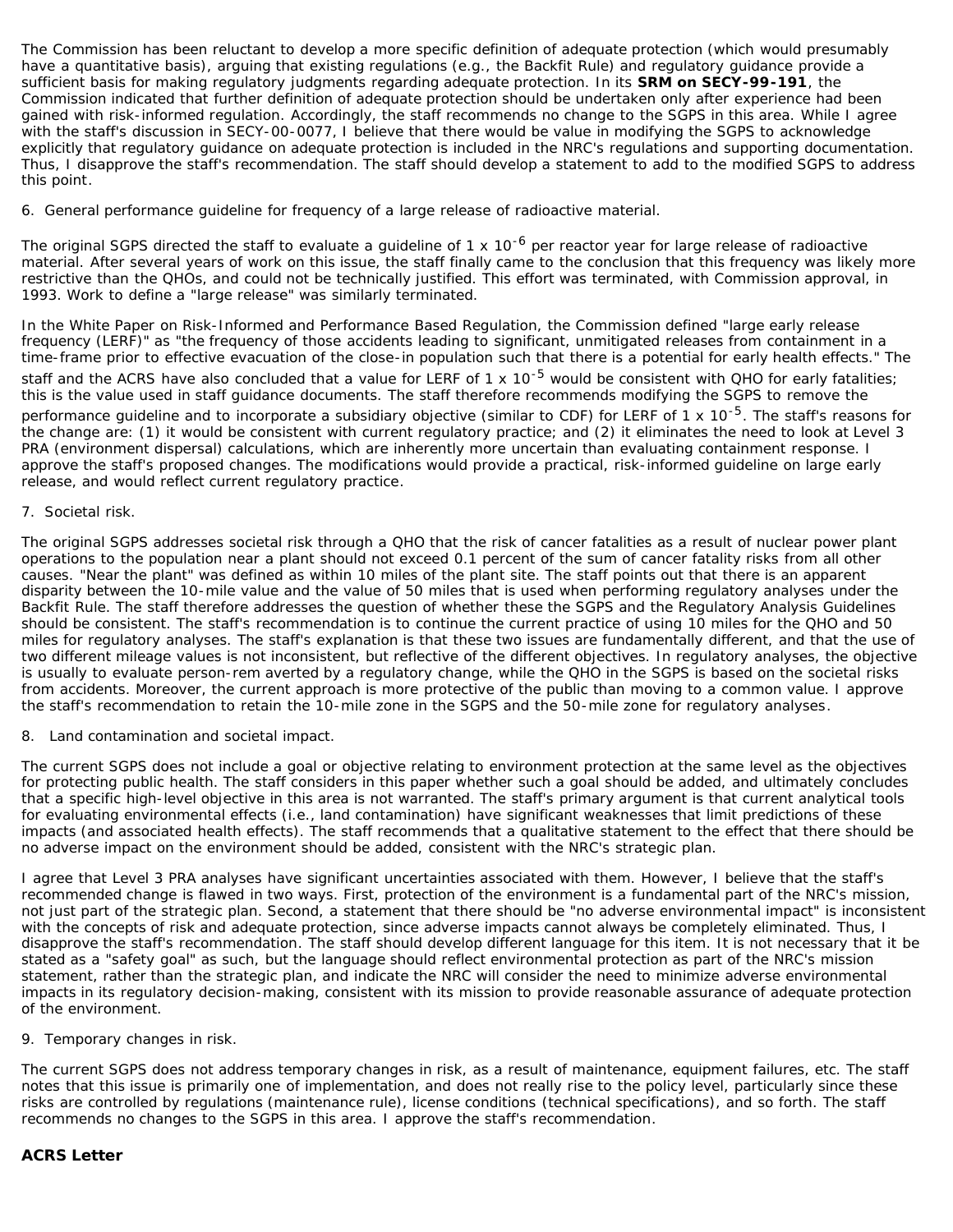The recent ACRS letter on this SECY paper recommends abandoning entirely the staff's recommended approach of modifying the SGPS, and instead issuing a new policy statement on risk-informed regulation. The letter goes on to recommend a number of new initiatives, most notably, explicitly defining adequate protection using a 3-region model based on risk, as noted above in the discussion of item #5 from the SECY paper. Three ACRS members dissented from the letter, and their comments were also included.

I have considered the ACRS's recommendations and conclude that while they have merit, the NRC does not, in my view, have sufficient experience with implementation of risk-informed regulation to formulate such a policy statement at this time. Thus, consistent with the Commission's position as discussed in the SRM on SECY-99-191, the ACRS's recommendations with regard to development of a policy statement on risk-informed regulation, quantitative definition of adequate protection, and related issues should be deferred until further experience is gained with the use of risk-informed regulation.

# **Commissioner Dicus**

I approve the staff's recommendations to modify the Commission's Safety Goal Policy Statement with the exception of the staff's recommendation to add a qualitative statement that there be no adverse impact to the environment.

In disapproving this recommendation, I agree with the comments of both Commissioner Merrifield and Commissioner Diaz and support establishing a qualitative statement describing the Commission's mission to protect the environment.

# **Commissioner Diaz**

Since the Reactor Safety Goal Policy Statement (RSGPS) was last published in 1986, there have been significant changes in the nuclear power industry, in NRC's regulatory framework, and in reactor risk assessment methods. Several earlier papers discussed the staff's recommendation for revising the RSGPS to bring it up-to-date and to incorporate current regulatory practices already approved by the Commission. I commend the staff for its effort in responding to the Commission's direction regarding revisions to the RSGPS. The revised RSGPS should not only be consistent with the Commission's Strategic Plan, the PRA Policy Statement, but also provide greater definition and clarity to how the Commission makes it determination of "reasonable assurance of adequate protection of the public health and safety." At the same time, the RSGPS should remain a high level document without being overly prescriptive, and yet applicable to state-of-the-art regulatory technology.

My specific comments follow:

#### **1. Changes to reflect current policy, including plant-specific usage of safety goals and definition of "how safe is safe enough"**

I approve the staff's recommendation to modify the RSGPS to clarify the Commission's intent and to reflect the current regulatory practice already approved by the Commission, specifically, to clarify Sections III.A and V of the existing policy statement. I also agree with the staff that the five principles of risk-informed integrated decisionmaking outlined in Regulatory Guide 1.174 should be broadened to be applicable to more than license amendment reviews. The staff should incorporate in the RSGPS the Commission policy that safety goals are "goals" and not limits.

# **2. Subsidiary objectives, including elevation of core damage frequency as a fundamental goal**

I agree that we should maintain a core damage frequency (CDF) of 1.0E-4/RY as a subsidiary quantitative objective. The statement in the existing RSGPS expressing the Commission's intent to prevent a severe core damage accident is clear, is consistent with the current NRC's Strategic Plan, and applicable to a risk-informed regulatory framework. Regarding Option 1, I believe that the existing RSGPS qualitative safety goals and the quantitative health objective are structured in parallel such that they both address individual and societal risks. I do not believe that elevating the existing qualitative statement to a qualitative goal offers sufficient benefit presently in clarifying the Commission's intent and yet may add confusion to the format of the existing parallel between qualitative goals and quantitative objectives. Therefore, I disapprove Option 1 but approve Option 3.

# **3. Treatment of uncertainty**

I approve the staff's recommendation to incorporate more general portions of Regulatory Guide 1.174, Section 2.2.5 in Section IV of the RSGPS. The intent is to bring the RSGPS up to date in the treatment of uncertainties. The additions and modifications should be at a high level and succinct.

# **4. Defense-in-depth**

I approve the staff's recommendation to incorporate the paragraph dealing with defense-in-depth from the White Paper (SECY-98-144) into the RSGPS. This paragraph discusses a manner of risk partitioning that should be implemented gradually as we improve risk assessment methods and gain more experience in risk-informed regulation.

#### **5. Safety goal structure and adequate protection considerations**

I approve the staff's recommendation not to change the RSGPS. Although we should strive for greater clarity in defining "adequate protection" and "no undue risk", I believe this could only be realized after we have gained sufficient experience in risk-informed regulation and developed risk methodology that offers more accurate quantitative definitions.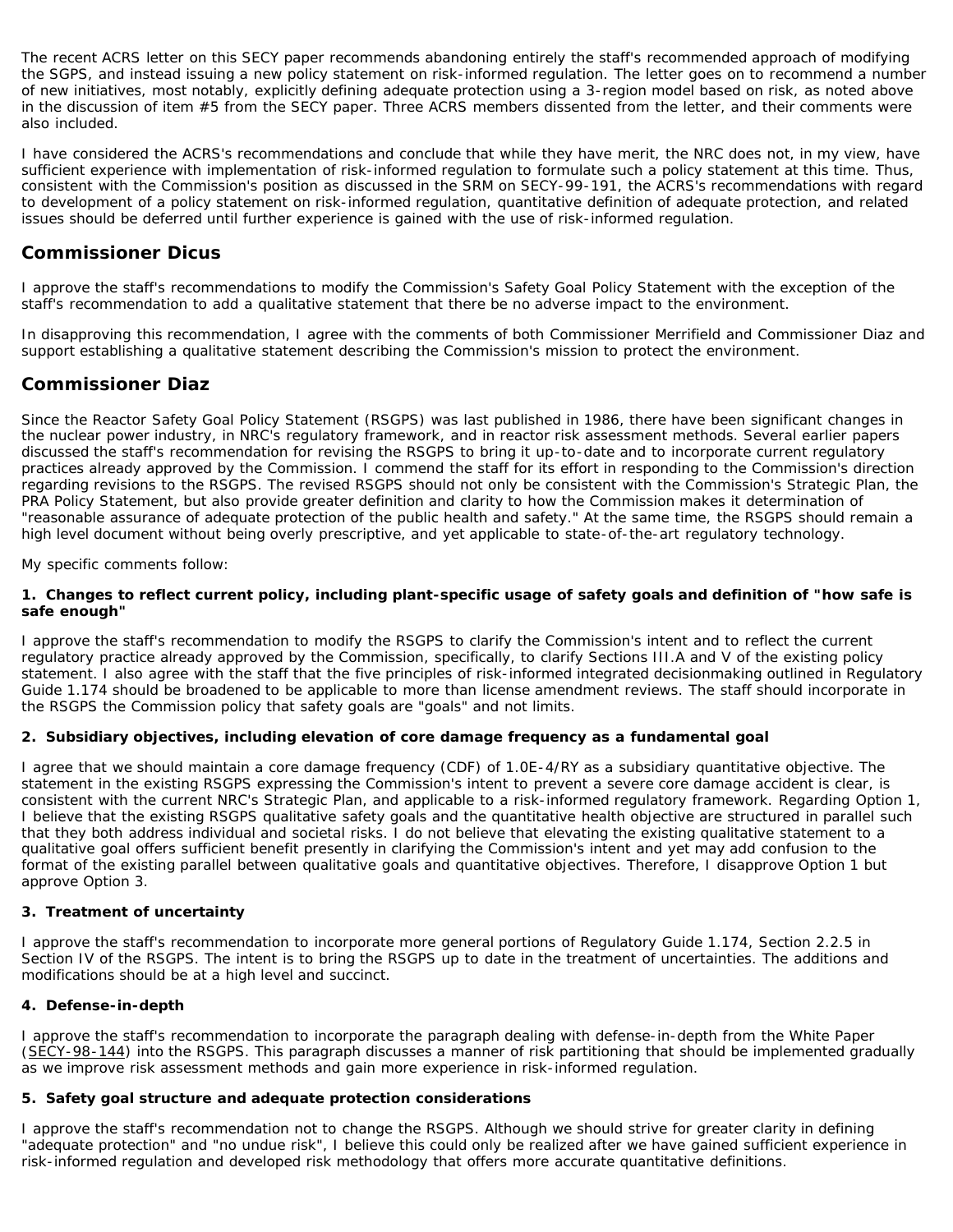### **6. General performance guideline for frequency of a large release of radioactive material**

To be consistent with the current regulatory practice, I approve the staff's recommendation to delete reference to the general performance guideline and to incorporate a large early release frequency of 1.0E-5/RY as a subsidiary numerical objective.

# **7. Societal risk**

I approve the staff's recommendation not to change the respective distances for defining population in the RSGPS and in the Regulatory Analysis Guidelines**.**

### **8. Land contamination and overall societal impact**

I approve the staff's recommendation not to add a safety goal to address this area and to consider the development of improved regulatory tools in the Planning, Budgeting, and Performance Management process. I agree the RSGPS should acknowledge that NRC's strategic plan has as one of its goals to protect the environment. However, I disapprove the staff's recommendation to add the qualitative statement: "there be no adverse impact on the environment." Instead of establishing a potentially unbound "no adverse impact" guideline, the staff should incorporate a qualitative statement expressing the Commission's intent to protect the environment. This succinct statement on environmental protection should be consistent with the "adverse impact" defined in the footnote of the performance goal for protecting the environment in the NRC's strategic plan (Fiscal Year 1997-2002).

#### **9. Temporary changes in risk**

I approve the staff's recommendation not to revise the RSGPS with regard to temporary changes in risk.

# **Commissioner McGaffigan**

I join with Commissioners Diaz and Merrifield in commending the staff on their efforts to initiate a modest update of the 1986 Safety Goal Policy Statement. As I wrote in my vote on SECY-99-191, I was originally concerned that the staff had in mind something far more ambitious, namely developing in the Policy Statement a clear, concise definition of adequate protection. I said then that I thought such an effort would prove controversial, resource-intensive and premature, and would divert agency and stakeholder resources from more important activities. If that was ever the staff's purpose, the staff has correctly decided now to expend modest resources to update the Policy Statement simply to make it consistent with current regulatory practices. As described in the paper, the November 8, 1999, public workshop produced little or no support from either the industry or the public for more fundamental changes<sup>[\(1\)](#page-5-0)</sup>.

A majority of the Advisory Committee on Reactor Safeguards (ACRS) in an April 17, 2000, letter have urged the Commission to reject the staff approach and to develop "an entirely new policy statement on risk-informed regulation," which, inter alia,

would state quantitative risk limits in a three-region approach with the unacceptable region defined by values of "about" 10-

 $3$ /yr for core damage frequency and 10<sup>-4</sup>/yr for large early release frequency. I obviously agree with the three ACRS members who filed minority views to the effect that such a risk-informed policy statement is premature and would divert significant staff and industry resources from areas where they could be more productively used, such an implementation of the revised reactor oversight process and the revised maintenance rule and the development of PRA standards. I commend Mr. Shack, Mr. Barton and Mr. Bonaca for providing their separate views to the Commission.

With regard to the details of the modest revision to the Safety Goal Policy Statement, I concur in the views of Commissioners Diaz and Merrifield, namely approval of the staff recommendations except those relating to elevation of severe core damage to a qualitative safety goal (Option 1 of issue 2) and the addition of a qualitative statement that there be "no adverse impact on the environment" (issue 8). As Commissioner Diaz points out, this latter qualitative statement is absolutist and potentially unbounded. At most there should be a simple cross-reference to the Commission's intent to protect the environment as expressed in the Strategic Plan.

# **Commissioner Merrifield**

I commend the staff for their efforts associated with SECY-00-0077, and for developing preliminary proposals for updating the Reactor Safety Goal Policy Statement to make it consistent with current practice and policy guidance. The Safety Goal Policy Statement has served the Commission well by providing a foundation for risk-informed regulatory activities.

I **approve** the overall staff recommendation to proceed with modification of the Reactor Safety Goal Policy Statement and its intent to seek public comments. I also approve the staff's recommendations outlined throughout SECY-00-0077 with the following two exceptions:

First, with regard to core damage frequency, I **approve** the staff's Option 3 to maintain a core damage

frequency of 10<sup>-4</sup> per reactor-year as a subsidiary quantitative objective. However, while I agree with the staff that it is important to emphasize a balance between prevention and mitigation, I **disapprove** the proposed change to elevate the qualitative statement regarding severe core damage accident to a qualitative safety goal. The existing qualitative safety goals and two quantitative objectives provide adequate foundation for maintaining subsidiary objectives for core damage frequency and for large early release frequency.